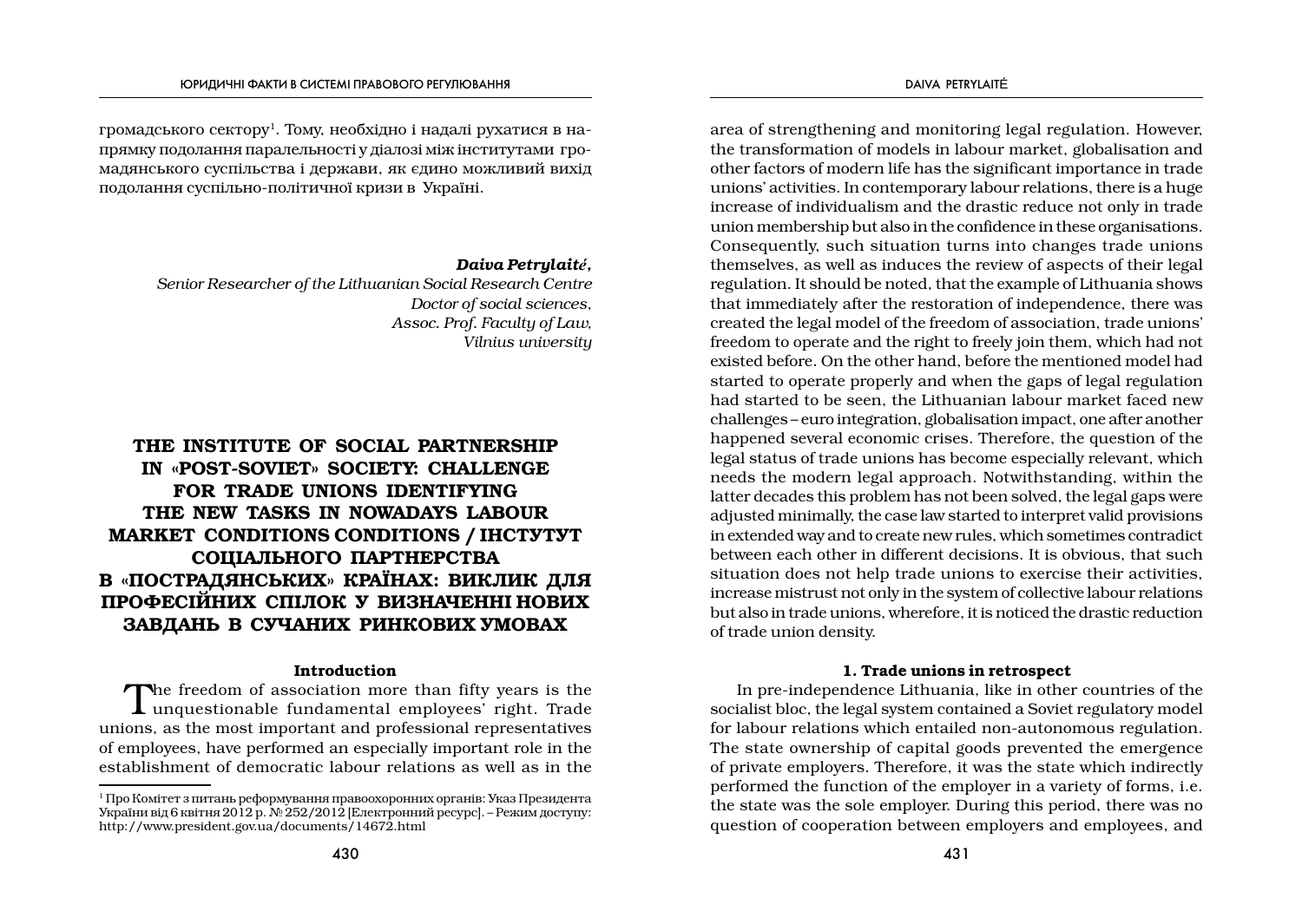their representatives (trade unions). The movement of trade unions was completely monopolised by the Soviet authorities – there were only state trade unions which had very little room to manoeuvre and actually did not represent workers' interests. In principle, the field of labour relations was at the exclusive disposition of the state and implementation of the social partnership idea was absolutely impossible.

While market economy trade unions are mostly concerned with workers' *representation*, Soviet unions emphasized «*defense*  of workers' rights.» As Soviet reality has shown, this was quite far from being the same thing. Soviet trade unions enjoyed a rather wide spectrum of legal rights. Besides this, they were quite powerful organizations. Although they had been formally independent from government authorities, they were in fact performing a large number of functions traditionally attributed to the state. Trade unions were actually inseparable both from the state and the employers, because all enterprises (i.e., employers) belonged to the «Soviet people». Therefore, it is no wonder that Soviet Union was criticized by the ILO for breaches of freedom of association principles. As Bob Hepple considers, the dispute as to how tripartism could operate in a country where there is no distinction between the state, the government, and employers has never been satisfactorily resolved<sup>1</sup>. Nevertheless, this manifesting non-conformity of Soviet trade unions to the principles of freedom of association formulated by the capitalist countries in accordance with their vision of human rights standards did not necessarily mean that Soviet trade unions were a worse tool for the workers' protection than their Western analogs, or that Soviet workers were defenseless against the employer compared with the employees of capitalist countries. It would be more appropriate to say that they were principally different bodies, based on an absolutely different philosophy. Soviet trade unions were not independent from the state and performed functions incompatible with freedom of association principles, their «defensive» function in respect of workers, as opposed to «representation» function of market economy countries, was a matter of reality<sup>1</sup>. The Soviet Union ratified both fundamental ILO Conventions on freedom of association – No. 87 and 98 – but, as has already been noted, it was repeatedly criticized by the Committee on Freedom of Association (CFA) and the Committee of Experts on Application of Conventions and Recommendations of the ILO (CEACR) for its non-conformity to the principles set up in the Conventions. The non-conformity was found in the trade unions' monopoly imposed by law; excessive functions of unions, such as, the function, stipulated by law, where «the trade unions shall educate workers and employees in order to strengthen their ideological convictions» and other features of socialist legislation on trade unions.

Overall, it has to be noted that even prior to the Soviet occupation Lithuania was insufficiently developed in terms of trade union democracy. Although the first trade unions started emerging in Lithuania at the end of the  $19<sup>th</sup>$  century, they were legitimated only in 1906 by virtue of adopting a special law (it should be noted that at that time it was the territory of the Russian Empire). While being unpopular and scarce of members, trade unions were mainly engaged in the organisation of strikes. After the World War I, workers of independent Lithuania were more active in joining trade unions. However, after the authoritarian government coup in 1932, trade unions were completely banned<sup>2</sup>. This is an obvious evidence of Lithuanian trade unions being under a significant influence of political systems in all times. In contrast to Western countries, trade unions in Lithuania even did not have a real opportunity to develop and function as «true representatives of workers».

Such a situation evidently predetermined relevant views of society towards trade unions. This is particularly the case with Soviet trade union activities that lasted for as long as 50 years. As it has been mentioned, the functions of the then trade unions included representation of workers' interests in the areas of production, labour, household and cultural areas. Trade unions were considered

<sup>1</sup> *Hepple, Bob*. Labour Laws and Global Trade. Hart Publishin, 2005.

<sup>1</sup> *Lyutov, Nikita*; *Petrylaitė, Daiva.* Trade unions' law evolution in Post-Soviet countries: the experiences of Lithuania and Russia. Comparative Labor Law & Policy Journal. 2009, vol. 30, iss. 4. p. 779-799.

<sup>2</sup> *Kasiliauskas, Nerijus.* Problems of legal status of trade unions in Lithuania: summary of doctoral dissertation, Vilnius University, 2006.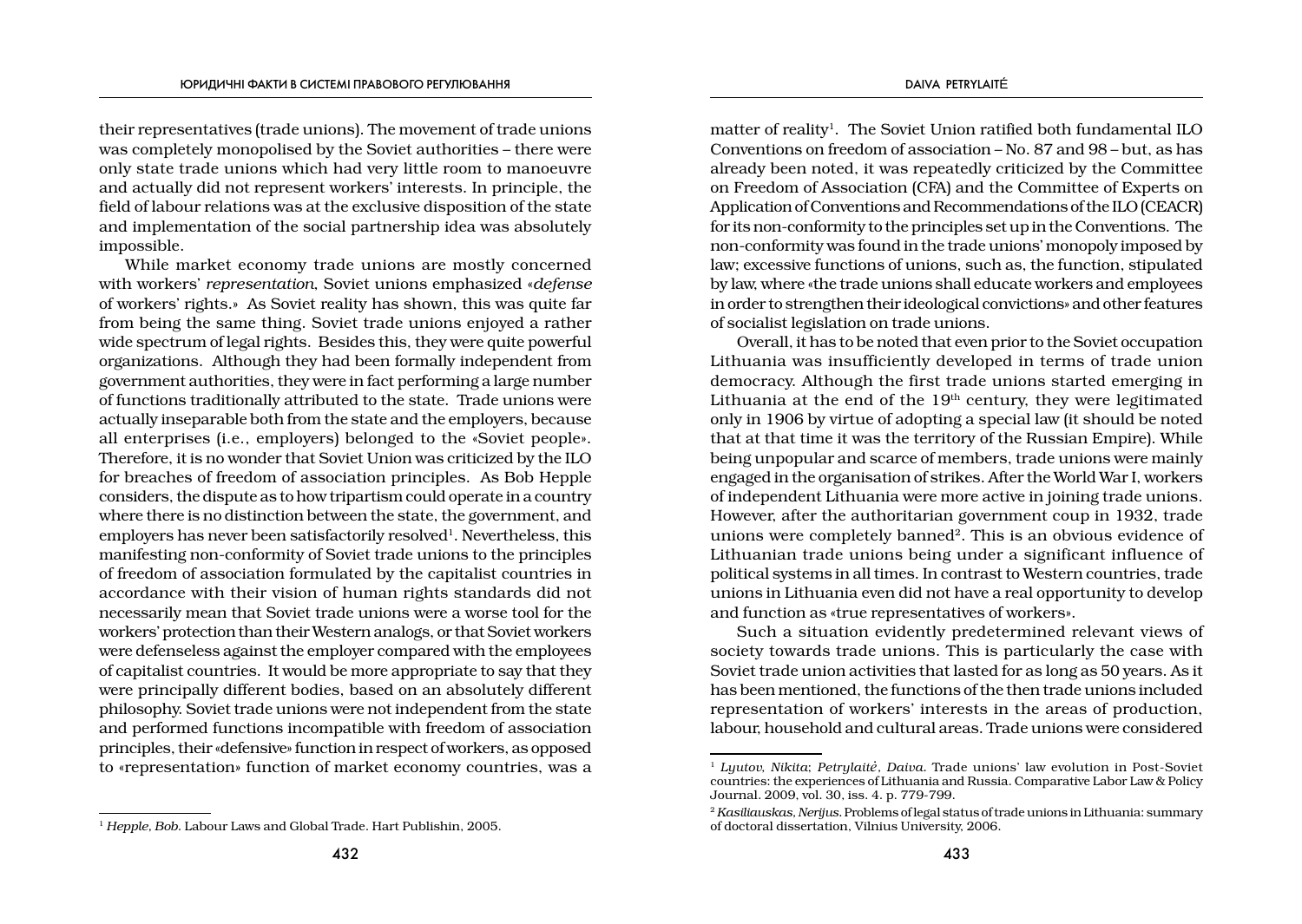a part of the state political system whose activities were led by the communist party. Acting in cooperation with state institutions, the then trade unions controlled production, organised socialist competition, were responsible for the improvement of working, living and resting conditions of workers, and dealt with social insurance issues. In addition, trade unions distributed incentives, residential spaces, organised cultural events, distributed bonuses to employees, provided vouchers to sanatoria, rest-houses and/or resorts. In other words, Soviet-time trade unions performed not only the functions of protecting social, labour and economic rights of employees, but also those falling within the ambit of the authorities. Therefore, Lithuanian employees had long associated trade unions with the state, and even after reinstatement of independence many employees continued (and probably sill continue) to expect the performance of the aforementioned functions from trade unions without even trying to understand the essence of the classical democratic representation functions that are normally performed by trade unions.

## 2. Formation of the independent trade unions

In 1989, the Workers' Union of Lithuania was established as an alternative to Soviet trade unions. It means formally relations with the Soviet trade union were terminated. The congress of Lithuanian trade unions took place on April 19–21, 1990. The congress on the former soviet trade union basics established the Confederation of Free Trade Unions of Lithuania, which became the successor to the rights of former trade unions. Later, it changed its name to the Lithuanian Trade Union Centre. Dissatisfied with slow reform and its «Soviet» past, some trade union branches and organizations abstained from joining this organization and in February 1992 established one more organization – the Alliance of Trade Unions of Lithuania. In 2002, the Lithuanian Trade Union Centre and the Alliance of Trade Unions of Lithuania merged into the biggest Lithuanian organization – the Lithuanian Trade Union Confederation. The Workers' Union of Lithuania changed its name and became the Lithuanian Trade Union «Solidarumas.»

Fights among trade unions for the former Soviet trade unions' property were extremely detrimental to the movement of Lithuanian

trade unions. These fights were provoked by inconsistent decisions by the Parliament and Government concerning the use and redistribution of this property. Various financial business groups also contributed to these processes. Representatives of trade unions took an active role in the restitution processes of the state. It happened because Soviet trade union used to be an owner of a huge property. After the reinstatement of Lithuania's independence, the issue of taking over the property managed by trade unions, which had functioned during the Soviet times, caused several problems. To this effect, on May 25, 1993, the Seimas of the Republic of Lithuania adopted the Law on the Property of Former State Trade Unions of the Lithuanian SSR, which stipulated the bases and procedures for handing over the property of the former trade unions of the Lithuanian SSR<sup>1</sup>. Article 2 of this law stipulated that the property of former state trade unions of the Lithuanian SSR should be transferred as ownership (1) to the state, in order to satisfy the needs of the Lithuanian people; (2) to the Special Fund for Support of the Functioning Trade Unions and Those in the Process of Establishment and that, within five years, transfers the property to the trade unions; and, (3) to the former owners (restitution process). On July 20, 2000, the Seimas adopted the Law on the Distribution of Property of Trade Unions2. Article 3 of this law established which objects are transferred by right of ownership, to directly indicated entities: the Lithuanian Trade Unions' Centre, the Alliance of Trade Unions of Lithuania, the Labour Federation of Lithuania, and the Workers' Union of Lithuania. However, such provisions of the law were appealed before courts. Having reviewed the cases, the Constitutional Court of the Republic of Lithuania stated that no right could appear on the unlawful grounds. The property nationalized or otherwise unlawfully disseized by the occupation government did not become state-owned property, it «may be considered as property which is only in fact possessed by the state»3 (and by the state trade unions).

<sup>&</sup>lt;sup>1</sup> Official journal, 1993, No. 20-486.

<sup>2</sup> Official journal, 2000, No. 67-2018.

<sup>3</sup> Ruling of 20 September 2003, of the Constitutional Court of the Republic of Lithuania «On the compliance of the legal acts by which questions of the property formerly possessed by trade unions which used to function in Lithuania prior to the restoration of the independent state of Lithuania with the Constitution of the Republic of Lithuania.» Official journal, 2003, No. 93-4223.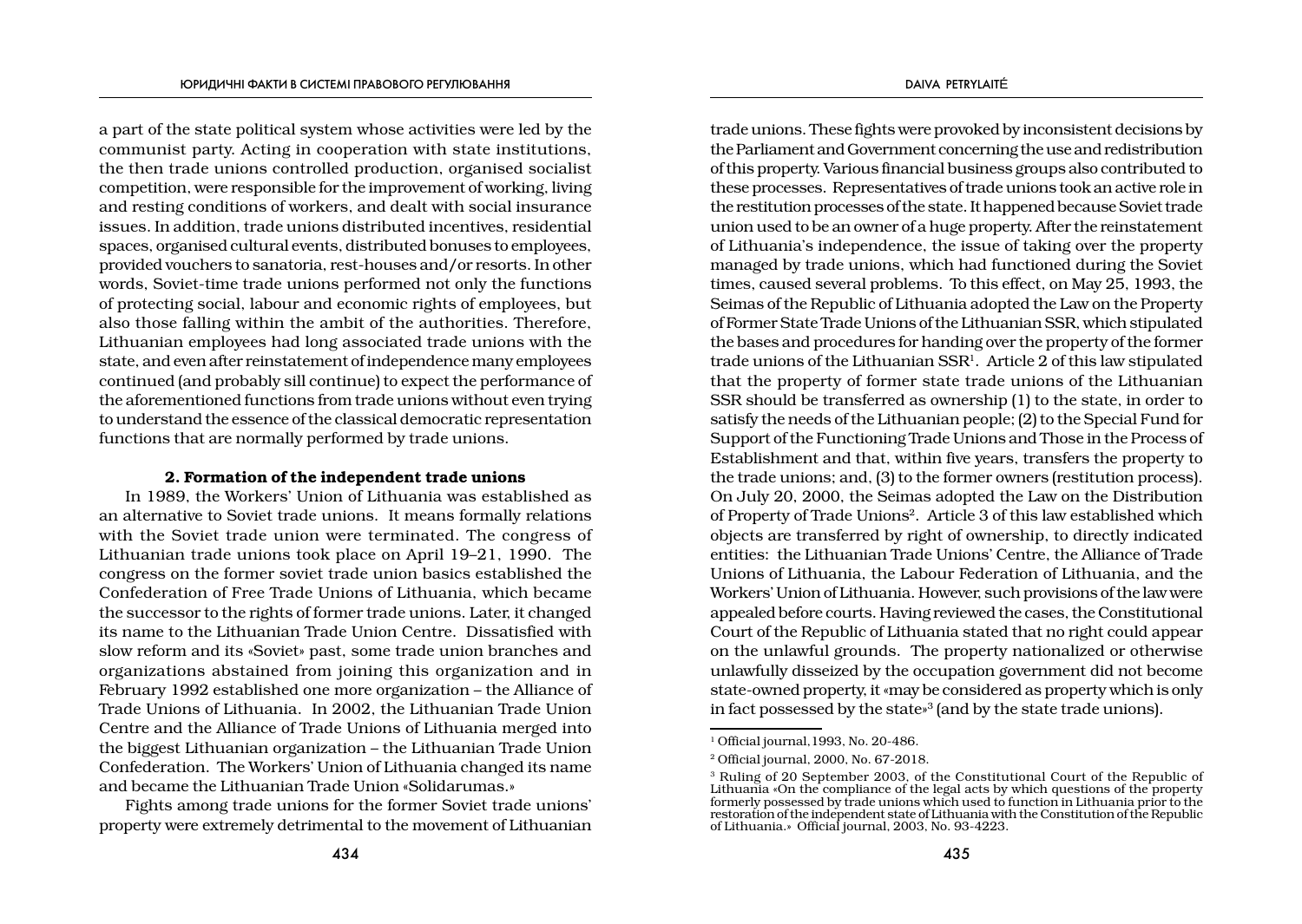Therefore, it may be stated that such pluralist means of rights succession and new trade union formation has resulted both in a strength and a weakness of the modern trade union movement in Lithuania. The obvious strength is that trade unions since the 1990 have faced an atmosphere of competition with each other and this motivated them to be actually independent from the employers and the state. At the same time, however, this competition, combined with a lack of financial resources, resulted in a weakness: the low level of membership and bargaining coverage. Besides the fact that trade unions representing only a small number of employees are weak in workplace-level collective bargaining, they could not put significant pressure on the legislature in order to promote labor laws favorable to them and to the employees.

## 3. Trade union activities today

In compliance with Article 35 of the Constitution of the Republic of Lithuania, citizens shall be guaranteed the right to freely form societies, political parties, and associations, provided that the aims and activities thereof do not contradict the Constitution and laws. Article 50 of the Constitution specifies the provision of Article 35 in more detail, defining the legal status of one of associations, i.e., trade union. The Article stipulates that trade unions shall be freely established and shall function independently with the main purpose and duty to defend the rights of employees. In Lithuania, the establishment, membership, and activities of trade unions are regulated by the Law on Trade Unions adopted as early as in 1991. The preamble of this law reads that trade unions shall be voluntary, independent and autonomous organisations representing and advocating employees' labour, economic, social rights and interests relating to their professions. Persons who are legally employed under an employment contract or on other statutory grounds in the territory of the Republic of Lithuania shall have the right to form trade unions and join them. After the reinstatement of independence, trade unions evidenced a sharp decline in union membership which, notwithstanding minor fluctuations, remains among the lowest in the European Union standing below 8.5 per cent.

|                                           | 2006  | 2007             | 2008  | 2009  | 2010    | 2011            | 2012 | 2013                         | 2014 |
|-------------------------------------------|-------|------------------|-------|-------|---------|-----------------|------|------------------------------|------|
| 'TU<br>lmembers<br> number<br> (thousand) | 115.7 | 115.0            | 111,7 | 115.4 | 112,6   | $108.9$   102.3 |      | 95.3                         | 94.2 |
| Percent<br>lof all<br>employees           |       | $9.15\%$   8.68% | 8.3%  | 8.73% | $9.0\%$ | 8,69%           | 8%   | $\left 7.35\% \right 7.75\%$ |      |

In compliance with the data of Statistics Lithuania:

It should be noted that non-confidence in trade unions dramatically increased during the economic crisis. This can be also illustrated by the results of public opinion polls<sup>1</sup>. For example, as few as  $37\%$ of respondents were positive about the activities of trade unions and 41% of respondents had no opinion on this issue. The question «Are you a trade union member?» was answered in the affirmative only by 5% of respondents; 10% of respondents reported having withdrawn from trade unions. It means that even 85% of Lithuanian employees are not covered by trade unions and, even, are not interested in their activities. It also means that they deprive themselves of the right to collective representation and of the opportunity to act collectively in defending their social and economic rights and interests.

## In lieu of conclusions

At first glance, it may seem that trade unions were one of the organisations which cardinal transformation in the context of new living conditions of society over the past 25 years was both the feasibility and the necessity. However, the examples above demonstrate that the deep-rooted mentality of trade unions themselves and their heritage of the post-Soviet thinking pose a serious challenge for high-quality performance of new functions.

The example above evidences the still extant former social heritage and reaffirms the statement that some Central and Eastern European countries not only have to fully adopt the rules of the market-economy game but, at the same time, to improve the system

 $<sup>1</sup>$  A qualitative representative survey of the Lithuanian population and of individual</sup> target groups, carried out within the framework of the Research Council of Lithuania, global grant project VPI-3.1-РMM-07-K-03-085 «The Challenges of the Economic Crisis *(Recession)* on the *Rule of Law and Human Rights».*